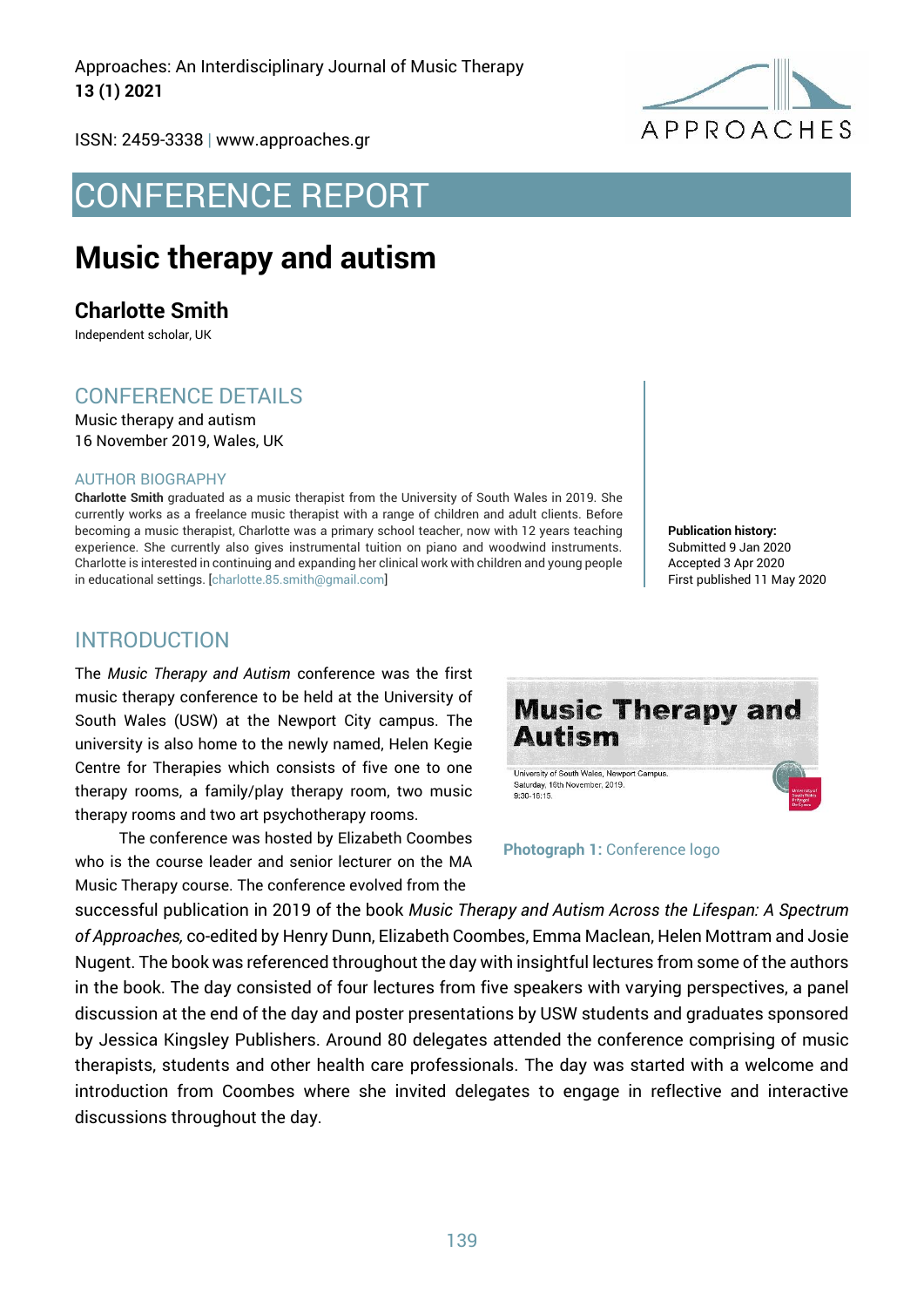## Neta Spiro: Scaling up scaling down: Perspectives on outcome measurement in research with children with autism

The first lecture was presented by Neta Spiro (Centre for Performance Science, Royal College of Music, London). She began by discussing the use of outcome measures in research studies with children with autism and how this has become a relatively established area with many publications in this field. Spiro then put forward the idea of assumptions and expectations when designing a research project and when constructing the research questions. In the case presented, the assumptions were that change was going to happen and that interaction between client and therapist would occur.

Spiro then talked through the process of her study entitled *Analysing Change in Music Therapy Interactions of Children With Communication Difficulties* (Spiro & Himberg, 2016). The purpose of the study was to analyse interaction and change and what drives those changes during music therapy sessions. Five client-therapist dyads participated in the study. The clients were aged 4-5 years old with an autism diagnosis and the therapists were asked to send video footage of a first and last music therapy session from the clinical work. Spiro and Himberg (2016) developed an annotation protocol to annotate behaviours that are observable in the videos. The annotation was completed by people with no background information in order to remain impartial and they were also not from a music therapy background. The aim was to observe the individuality and mutuality of these behaviours during music therapy and to compare the results between dyads and between the two sessions annotated. The behaviours observed were categorised into three elements: facing behaviours, still or moving, pulse. The video footage was also coded by experts with experience in music therapy. The results produced a series of spoke diagrams and bar chart diagrams which can be viewed in the original publication. The diagrams highlight the results, comparing the dyads in the first and last sessions, and show where levels of interaction and changes in the three categories can be observed. The diagrams presented by Spiro helped to give a clearer understanding of the study and the results found. On reading the full article after the conference I was interested to read the full list of results. It was thought-provoking for me to read that the results provided differing perceptions of the therapist and the annotated observations. Spiro discussed the scaling up or scaling down of the research and how this related to her study. It was concluded that in scaling up the study, such analysis of video would not be feasible for huge data sets. Spiro concluded the presentation by stating that when undertaking research, the key factors to consider are: 'What key ideas are driving the research?' and 'What is the purpose of the study?'

#### Beth Pickard: Autism diagnosis or neurodivergent identity?

Beth Pickard is the course leader for BA in Creative and Therapeutic Arts and a senior lecturer on the MA Music Therapy at University of South Wales. Pickard's presentation offered a perspective on the way society views and interacts with people with Autistic Spectrum Conditions (ASC). Pickard has a chapter in the recent publication, "Music Therapy and Autism Across the Lifespan" (Dunn, Coombes, Maclean, Mottram & Nugent, 2019, pp. 297-329), which provides further insight into her presentation.

Pickard began her presentation by explaining her own personal positioning and discussed the neurodiversity movement, challenging the medical model of an autism diagnosis (Singer, 2016). The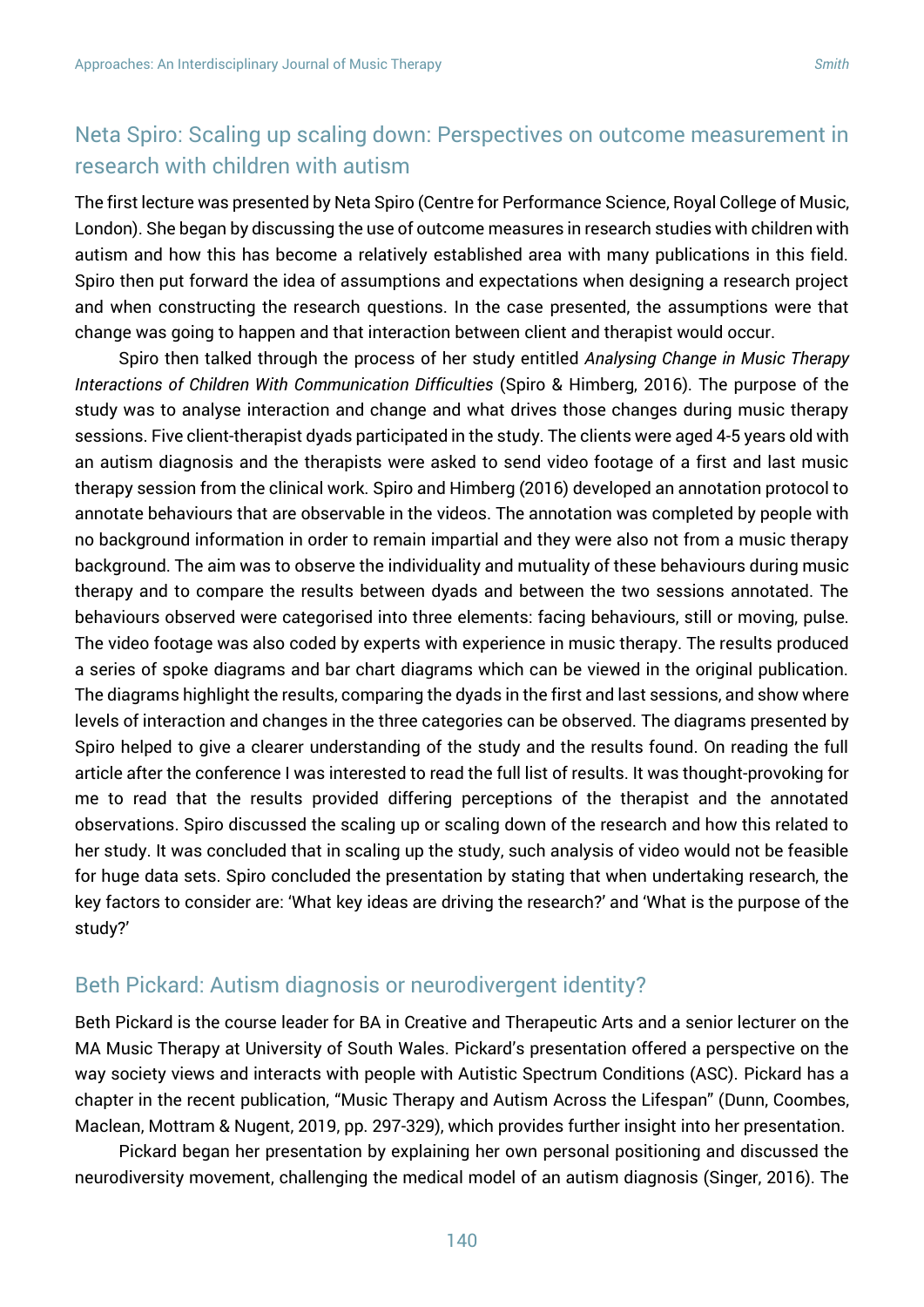medical diagnosis of an Autistic Spectrum Conditions (ASC) is assessed using the Diagnostic and Statistical Manual of Mental Disorders (DSM-V) criteria (APA, 2013). Pickard highlighted the use of language within the diagnostic tool and drew attention to these words: "deficit, impairments, restricted, fixated, inappropriate, difficulty, misreading, highly sensitive and over dependent" (APA, 2013). The viewpoint put across is that this use of negative language in the medical model does not give opportunity to celebrate autism as part of a person's identity. As a neurotypical music therapist, when working with clients I feel that it is part of our practice to focus on what the client can do and is doing during the session rather than what they cannot. This has also given me an opportunity to reflect on how much the education system uses this terminology.

Pickard introduced us to a friend and colleague who identifies as autistic. Simon Richards was asked for his perspective in an interview. His overall opinion was that first and foremost it is about knowing the person not the diagnosis. In gaining his perspective Pickard provided the opportunity to critically reflect on how we offer people with ASC a voice when further developing our own understanding of neurodiversity. From this perspective it was suggested that adaptations should be made to the environment, attitudes, systems and society rather than attempting to change the person with ASC.

Pickard also discussed the evidence collated in the Time-A RCT (Bieleninik et al., 2017) and the implications of the results. The Time-A RCT is an example of an outcome measure study in music therapy, however the results showed no significant differences in the reduction of symptom severity before and after the music therapy. The language choices here imply that the purpose of the music therapy is to reduce symptoms, following a medical model where symptoms are something to be cured. "The goal of reducing symptoms is considered by autism advocates to be an antiquated approach to helping individuals with autism live more satisfying lives" (Turry, 2018, p. 87).

Pickard concluded the lecture by encouraging delegates to challenge ourselves, to consider our own personal positioning and to consider the inclusivity of advocates of people with autism. And finally, encouraging delegates to focus on and celebrate the diversity within our societies.

## Emma Maclean and Claire Tillotson: How do music therapists share? Exploring collaborative approaches in educational settings for children with autistic spectrum conditions

I was particularly interested to hear Emma Maclean and Claire Tillotson's presentation due to my clinical interests and experiences. I also found their chapter in the 2019 book of great interest. The main focus of the presentation was to talk about their roles in working with other practitioners. They asked the question, why music therapy and what unique perspectives does it bring to the person and the team? With creative delegate participation and the use of *menti.com,* we created a word mosaic, describing what music therapy can bring to the person and the team. When collaborating with other professionals, it is valuable to share knowledge and to find out what their understanding of music therapy is. Generating aims was illustrated using a triangle to establish three different perspectives about the child's abilities and needs. The three perspectives are: the child's voice, staff/family/carer and therapist perspectives. Maclean and Tillotson used case examples to highlight the benefits of engaging in a collaborative approach whether it be with teachers, speech and language therapist or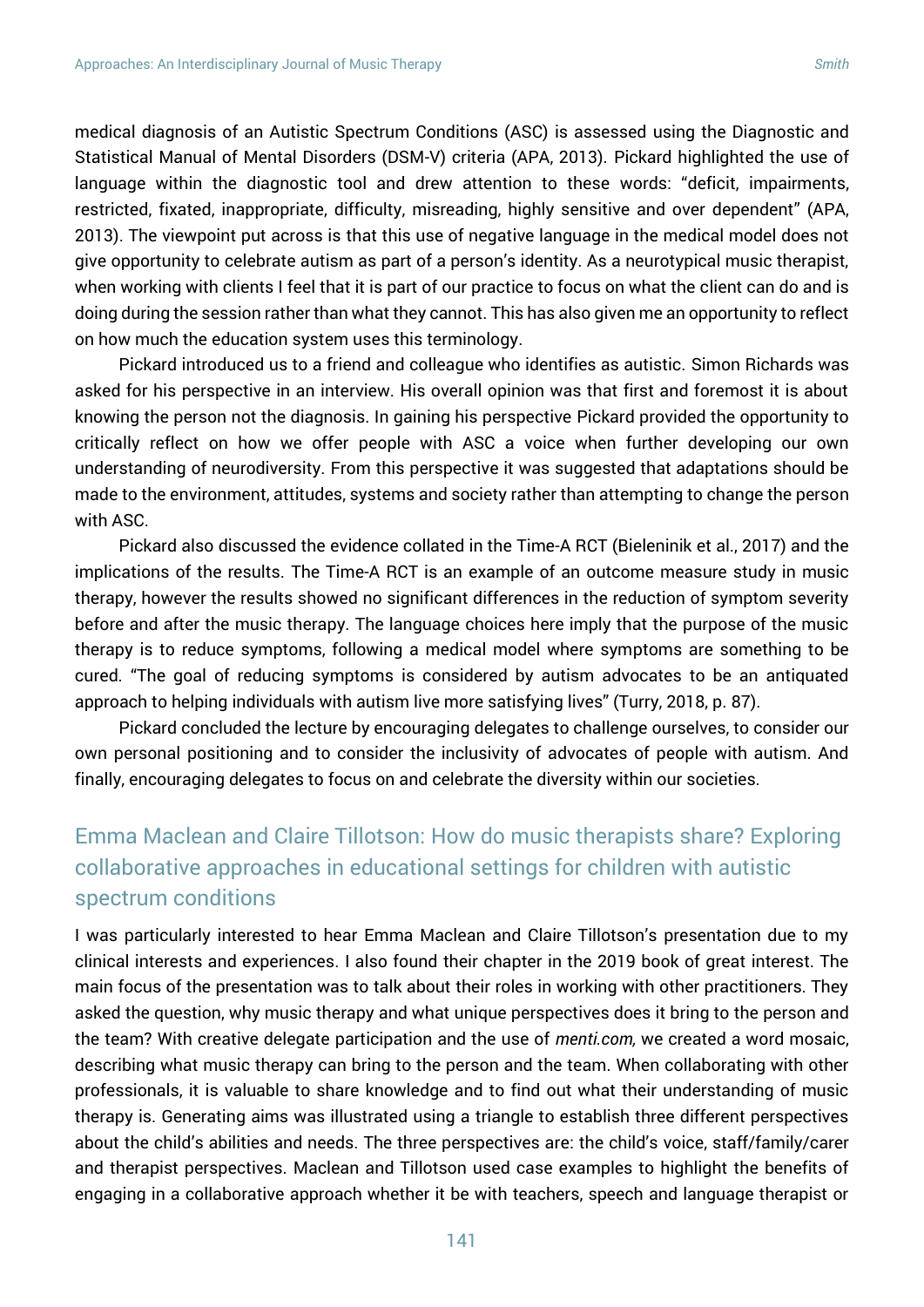occupational therapist. Schools want children to be in a ready-to-learn state of mind. Crossdisciplinary thinking allows for a range of approaches to support the child in the music therapy session and in their environment.

The presentation then moved on to thinking about how we share key moments. The use of measurement tools such as *Assessment of the Quality of Relationship Scale* (Schumacher & Calvet-Kruppa, 1999), *Sounds of Intent* (Ockelford & Welch, 2012) and *Nordoff-Robbins Scale* (Nordoff & Robbins, 1977*)* is discussed in detail in relation to case studies in the book chapter. "Using measurement tools that accurately account for changes in the process of therapy may increase trust and understanding and have a role to play in detailing the approaches that are being used" (Maclean & Tillotson, 2019, p. 223).

Counterpoints for consideration were put forward in considering the use of outcome measurement tools. On producing a set of numbers or a measured scale for each of these tools, what does it mean for integrating the therapy into the multi-disciplinary team and what does it mean for the child? There is also the consideration that in producing a set of data or following set statements on a measurement tool, is there a risk of reducing the complex processes in the music therapy sessions.

## Tina Warnock: How non-verbal voicework in music therapy can support intersubjective relatedness for children with ASC

Tina Warnock began her presentation with a breathing and pentatonic singing exercise. The exercise was welcomed by delegates to start of the final presentation of the day. Warnock also wrote a chapter in the 2019 book which is an interesting read and further details the discussion points of her presentation. The presentation began by discussing how ASC can impact on vocal communications, developing a sense of self and experiencing relationships. Vocal communication was discussed by looking at the impact of a non-verbal or absent voice and then a verbal voice for a child with ASC. For a neuro-typically developing child, the emotion and intention within our voices is innate and developed through mother-infant interactions. The role of the music therapist is then to provide a holding space to create dyadic interactions and musical exchanges which reflect those mother-infant interactions for the child with ASC.

Warnock referred to Stern's (2010) *Forms of Vitality*. Stern describes the dynamic forms of vitality as the five key qualities of movement, time, force, space and intention (Stern, 2010). Warnock discussed the developing sense of self as a circular process, describing sensory processing difficulties as being at the centre for children with ASC. This circular process was developed from theories of Stern (1985) with layers built upon each other. Warnock discussed the impact of ASC on building meaningful relationships and how building these meaningful relationships relies on the child's capacity to develop a sense of self and to perceive and share the emotions of others and on the caregiver's emotional availability.

This led to an interesting discussion for a child with ASC. If there is an impact on their capacity to relate then this will in turn affect the dyadic interaction between mother-infant. Due to the reduction of reciprocity from child and primary caregiver, the parent well-being can also be affected and the musicality in their voice may change or decrease. The role of the music therapist is to provide the experience of relationships through voicework, relating to the mother-infant forms of communication.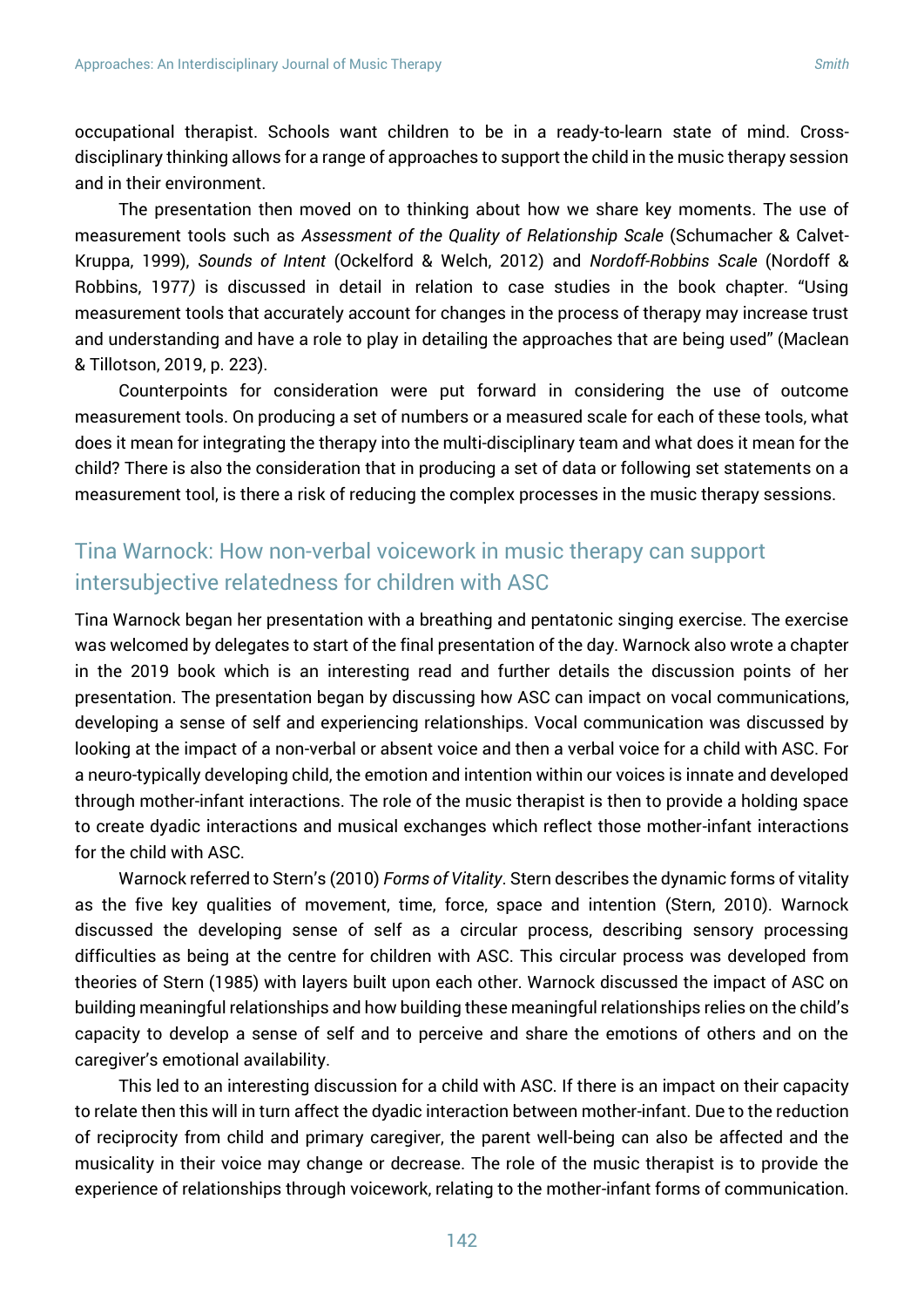Warnock discussed a case study over a period of years in which she discussed matching the tone and timbre of vocal expression. She used shared pulse and Voicework which consisted of using consonant sounds, repeating them back, and developing question/answer dialogues. The aim of these techniques during music therapy was to strengthen the client's emergent sense of self and in doing so, develop his capacity to relate to others and build meaningful relationships.

### PANEL DISCUSSION

The panel discussion provided an opportunity for the differing perspectives to come together to share some commonalities and to discuss the variety in ways of working. And in the middle of it all, a commonality of trying to ensure to give the client their voice.

The panel welcomed the opportunity to revisit theories such as Stern through a new lens. The panel discussed actively involving the service user and carers in the delivery of education. Also, the use of the word 'conditions' rather than 'disorders' opened up a discussion and language use. Further to the discussion were the reflections of an autistic music therapist working with an autistic client. The discussion asked; What would be the impact on the therapy process itself of an autistic music therapist working with an autistic client? How would the training process for the music therapist be experienced? Would the music therapist have further understanding into the client processes, perceptions and self-identity? Since we each experience everything differently and subjectively, is this an area of future research?

## POSTER PRESENTATION AWARDS PROVIDED BY JESSICA KINGSLEY **PUBLISHERS**

During the lunch break, delegates had the opportunity to read the poster presentations from USW students and graduates. Delegates were invited to vote for two winning posters. The categories were; most creative/innovate poster design and most engaging poster design. The prize-winning posters were Sally Holden (poster title: 'The Kernow effect') and Erin Williams-Jones (poster title: 'Rewiring Our Thoughts').

#### HARMONI CYMRU

We were delighted to be provided with music by Harmoni Cymru. Harmoni Cymru is a not-for-profit company who have developed a ward residency programme of weekly interactive music sessions in hospitals across the Cardiff and Vale Health Board. They have recently expanded their work to include other therapeutic interventions, including the creation of an aphasia-friendly choir in the Stroke Rehabilitation Centre and Llandough Hospital. In photograph 2, Vicky Guise playing the Flute and Lynnsey Coull Gwynedd playing the Harp, both are qualified music therapists from the University of South Wales.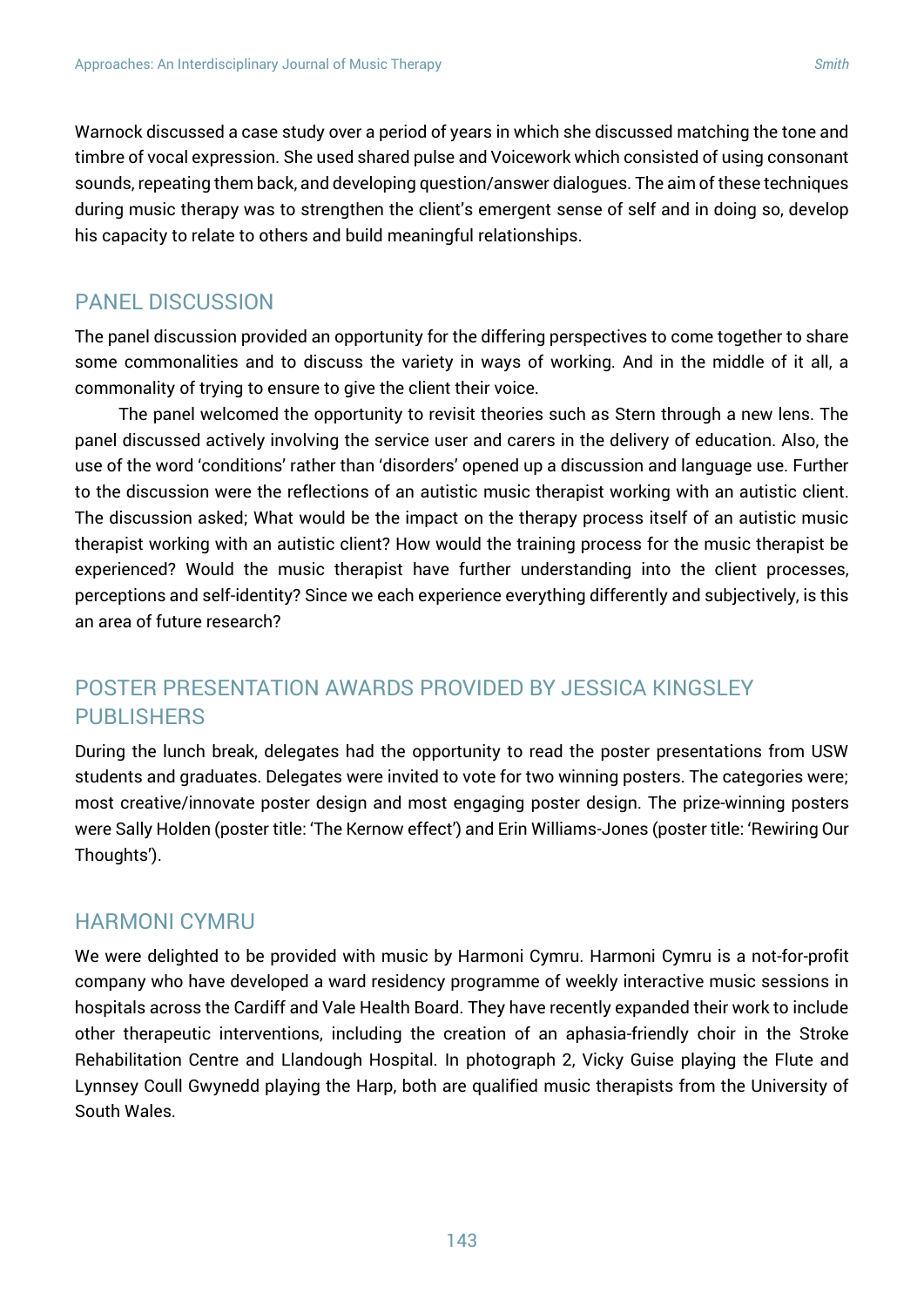

**Photograph 2:** Lynnsey Coull Gwynedd (harp) and Vicky Guise (flute)

### CONCLUDING THOUGHTS

The day provided a rich and diverse range of topics, materials, discussions and reflections. The varying perspectives and approaches heard throughout the day were refreshing and reassuring. Most of the day focussed on working with children. My own work as a freelance music therapist has led me to be currently working with children and adults with a range of conditions including autism. I wondered about the approaches and perspectives of working with adults and if the outcome measures discussed throughout the day would be used in the same way. The panel opened up this discussion when looking at the wide and varied contexts in which music therapists could potentially work.

As a neurotypical music therapist working with clients with ASC, I was able to reflect on the relationships experienced by my clients. I thought about the ways in which my own practice is related to the mother-infant interactions and I wanted to revisit Stern (1985, 2010). On reflection of the day, I was left to wonder what could we do to be more inclusive as a society and to promote inclusivity of people with ASC's? I thought about my own personal positioning as a neurotypical music therapist and our intentions as music therapists when working with people with ASC. It is important to maintain our own identity in our knowledge of building and establishing the therapeutic relationship. A reflection point to conclude: Is the importance of the therapeutic relationship relayed to other professionals in collaborative working and do others involved in the child's care see this as important? I ask this question because for me the therapeutic relationship is the fundamental building block of the clinical